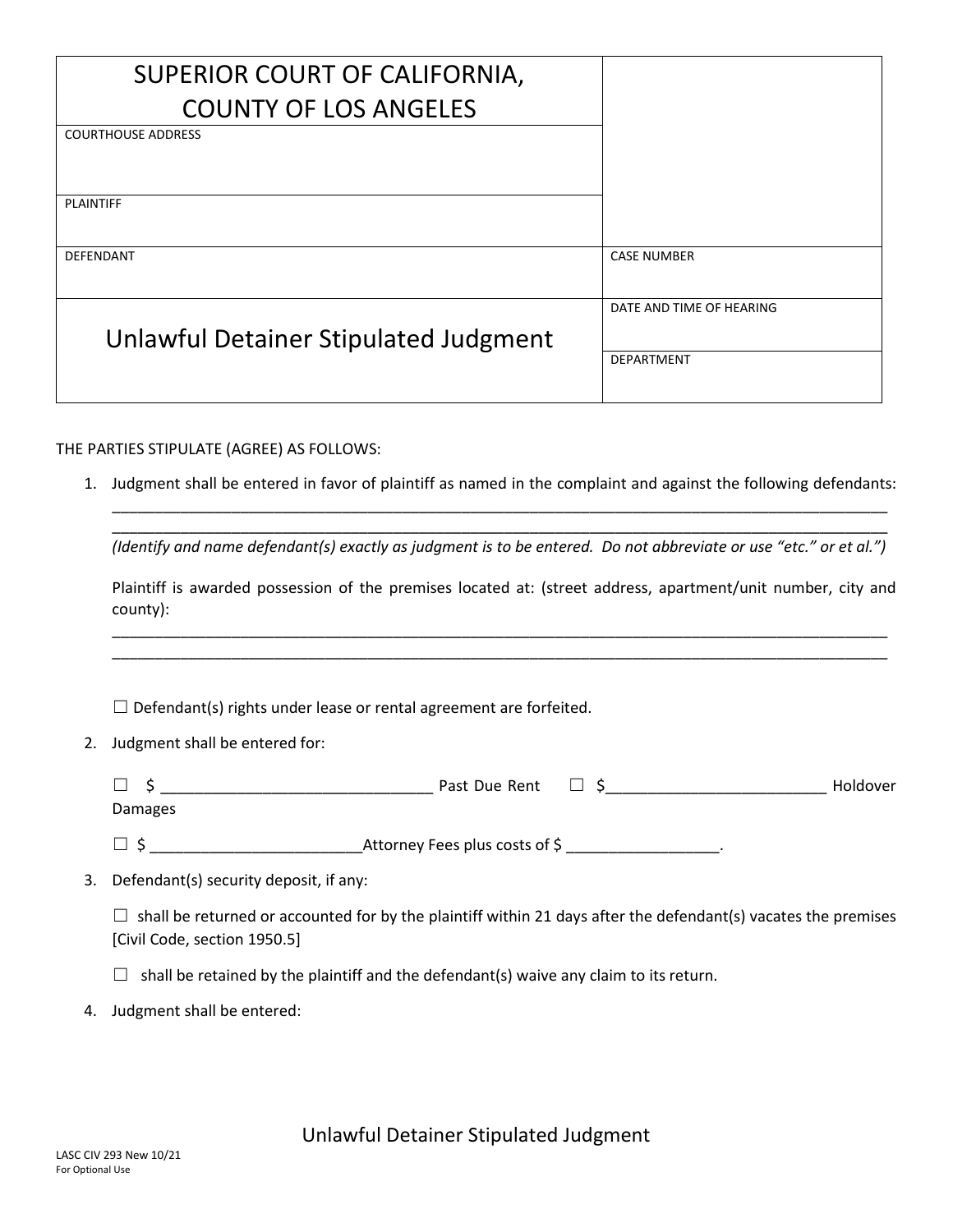| $\Box$ now and stay enforcement of judgment as follows: a writ of possession may issue forthwith with no final<br>$\Box$ only upon default by the defendant(s) in the performance of any of the obligations required by this stipulation. |
|-------------------------------------------------------------------------------------------------------------------------------------------------------------------------------------------------------------------------------------------|
|                                                                                                                                                                                                                                           |
|                                                                                                                                                                                                                                           |
|                                                                                                                                                                                                                                           |
| Defendant(s) agree to vacate the subject premises by ___________________________ and remove all personal                                                                                                                                  |
|                                                                                                                                                                                                                                           |
|                                                                                                                                                                                                                                           |
|                                                                                                                                                                                                                                           |
| $\Box$ Defendant(s) agree(s) to pay the amount set forth in Paragraph 2 on the schedule set forth below. In the event                                                                                                                     |

of default in payment, a writ of execution may be issued for the remaining balance on the judgment creditor's verified application, without further notice or hearing.

\_\_\_\_\_\_\_\_\_\_\_\_\_\_\_\_\_\_\_\_\_\_\_\_\_\_\_\_\_\_\_\_\_\_\_\_\_\_\_\_\_\_\_\_\_\_\_\_\_\_\_\_\_\_\_\_\_\_\_\_\_\_\_\_\_\_\_\_\_\_\_\_\_\_\_\_\_\_\_\_\_\_\_\_\_\_\_\_\_\_\_ \_\_\_\_\_\_\_\_\_\_\_\_\_\_\_\_\_\_\_\_\_\_\_\_\_\_\_\_\_\_\_\_\_\_\_\_\_\_\_\_\_\_\_\_\_\_\_\_\_\_\_\_\_\_\_\_\_\_\_\_\_\_\_\_\_\_\_\_\_\_\_\_\_\_\_\_\_\_\_\_\_\_\_\_\_\_\_\_\_\_\_ \_\_\_\_\_\_\_\_\_\_\_\_\_\_\_\_\_\_\_\_\_\_\_\_\_\_\_\_\_\_\_\_\_\_\_\_\_\_\_\_\_\_\_\_\_\_\_\_\_\_\_\_\_\_\_\_\_\_\_\_\_\_\_\_\_\_\_\_\_\_\_\_\_\_\_\_\_\_\_\_\_\_\_\_\_\_\_\_\_\_\_ \_\_\_\_\_\_\_\_\_\_\_\_\_\_\_\_\_\_\_\_\_\_\_\_\_\_\_\_\_\_\_\_\_\_\_\_\_\_\_\_\_\_\_\_\_\_\_\_\_\_\_\_\_\_\_\_\_\_\_\_\_\_\_\_\_\_\_\_\_\_\_\_\_\_\_\_\_\_\_\_\_\_\_\_\_\_\_\_\_\_\_

8.  $\Box$  **WAIVER OF RIGHTS:** We, the undersigned defendant(s), understand that we have the following rights: (a) to be represented by an attorney of our own choice, at our own expense: and (b) to notice and an opportunity to be heard on the issue of any default in payment of installments, or on any other alleged violation of conditions staying the enforcement of the judgment. We give up these rights and freely agree that judgment may be entered against us in accordance with this stipulation.

| 9. [ | acknowledge(s) receiving assistance from a |              |                                                               |
|------|--------------------------------------------|--------------|---------------------------------------------------------------|
|      |                                            |              | language interpreter in the preparation and execution of this |
|      |                                            | stipulation. |                                                               |

Unlawful Detainer Stipulated Judgment